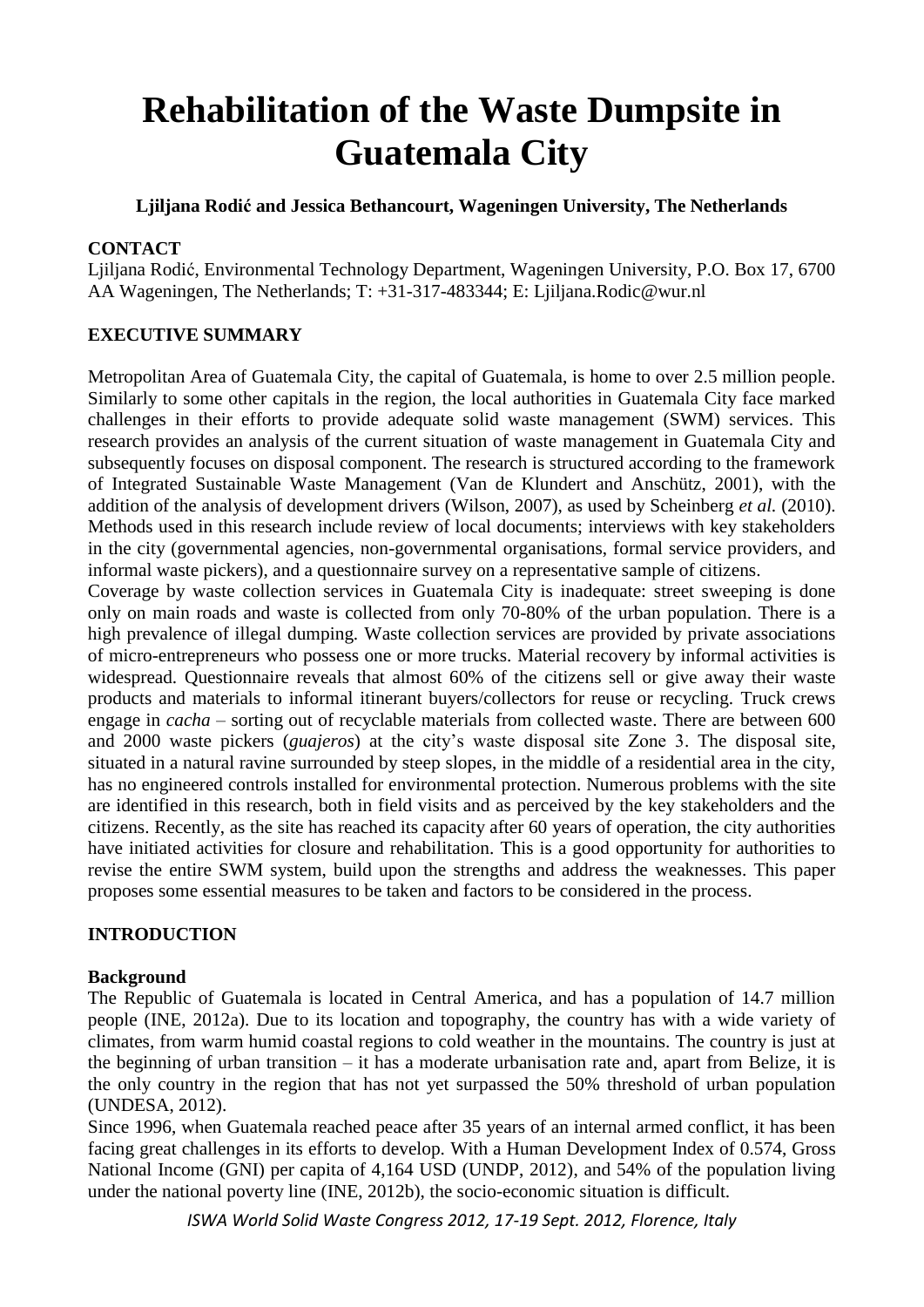The capital Metropolitan Area, Department of Guatemala, includes (by far) the largest cities in the country, Guatemala City, Villa Nueva and Mixco, and some smaller municipalities. It is situated in the central mountainous region. According to a 2011 estimate (INE, 2012a), over 2.5 million people live in the Metropolitan Area. The Guatemalan municipality area covers 184 km² and is located in a valley whose central area consists of a plateau surrounded by ravines. It is estimated that the ravines occupy 36% of the area of Guatemala City. The current situation regarding waste management in Guatemala City is characterised by inadequate services and adverse impacts on public health and the environment. Solid waste – if collected – is dumped in ravines that drain into rivers; sewage is discharged into rivers without treatment, while significant proportions of the country's population depend on the surface waters as a source of drinking water. The dumpsite Zone 3 has been receiving solid waste and part of the sewage from Guatemala City for decades. The City residents experience a lot of adverse effects from the dumpsite.

## **Research Objective**

The objective of this research is to establish and evaluate the current situation of the SWM system in Guatemala City, with particular focus on the main dumpsite (Zone 3), propose measures necessary for an appropriate closure of the dumpsite and rehabilitation of the area, and identify implications of the dumpsite closure for the SWM system as a whole.

# **METHODOLOGY**

## **Theoretical Framework**

This research is structured according to the concept of Integrated sustainable (solid) waste management – ISWM (Van de Klundert and Anschütz, 2001) that distinguishes three dimensions in analysis of solid waste management and recycling systems, asking three questions:

- WHAT technological components and interactions comprise the SWM system in the city,
- WHO are the stakeholders (actors) involved in the SWM system and how do they interact,
- HOW is the system organised and run how is the situation regarding various sustainability aspects, such as social, financial, economic, environmental and technical aspects, and institutional strength and arrangements.

In this research, a fourth dimension is added to this structure – driving forces for the development of the SWM system in the city (Wilson, 2007), whereby answering the question: WHY has the system developed to the current state. As the driving forces (drivers) that govern cities' policies and practices in solid waste handling are indicative of their stage of modernisation, we sought to identify the drivers that determine the current situation in Guatemala City.

This theoretical framework is structured into three parts: Development drivers, SWM system (waste generation, collection, resource recovery, disposal) and Governance (inclusivity, financial sustainability, institutional framework), after the one used in the UN Habitat global report "Solid Waste Management in the World's Cities" (Scheinberg, Wilson and Rodic, 2010).

#### **Data Collection and Analysis**

Data are gathered from literature review followed by a six week fieldwork in Guatemala City. Local literature pertains to the entire Department of Guatemala, not only Guatemala City. In the fieldwork three data collection methods are used: 16 *interviews* are held with key stakeholders in national and municipal institutions, private sector and informal sector. *Questionnaires* are used to gather information and opinions of local citizens about their concerns and their involvement in municipal solid waste management and other urban services, as well as their perceptions of the impact of the dumpsite on their neighbourhood. Taking an error margin of 5%, a confidence level of 95%, and a response distribution of 50%, the sample size is set at 384. *Observation* is used as a method during three field visits: one across the city to observe cleanliness, illegal dumpsites and collection services; one to the area surrounding the dumpsite, and finally one to the dumpsite Zone 3 facilitated by the dumpsite administration and guided by engineering experts.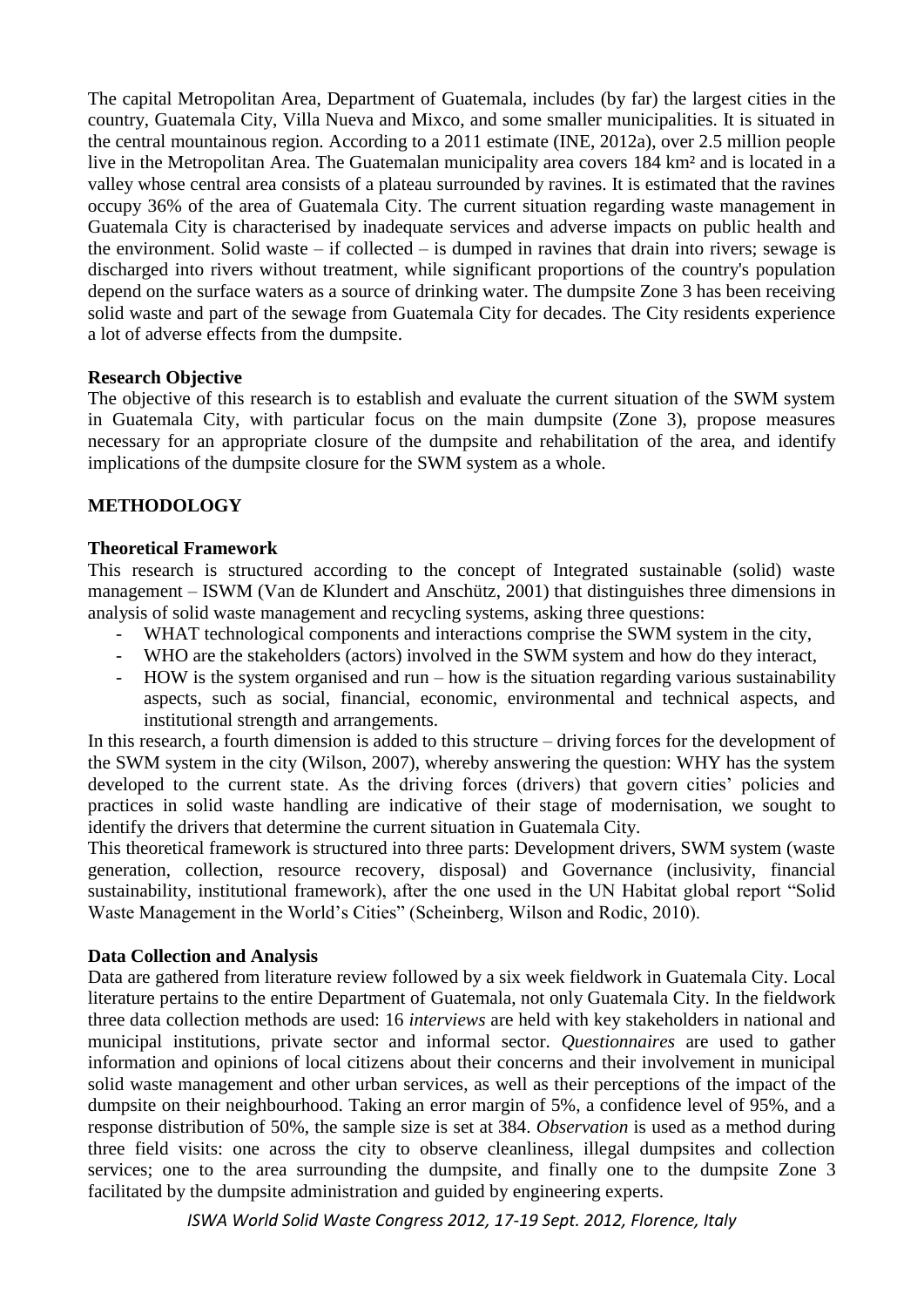## **SOLID WASTE MANAGEMENT SYSTEM IN GUATEMALA CITY**

#### **Why – Development drivers**

The main drivers for the development of the municipal solid waste management (SWM) in Guatemala City include protection of public health and resource value. Protection of public health is still a major concern. The street sweeping is done on main roads only and waste collection services are provided to 70-80% of the urban population in the Metropolitan Area. There is a high prevalence of illegal dumping. Recently, micro-entrepreneurs organised in three main associations have become involved in providing waste collection service, partly due to the potential extra income from informal recovery of materials with market value. In general, material recovery by the informal sector is widespread. Environmental concerns are being voiced but appropriate action is still largely lacking due to other, more urgent, problems. As the country has numerous natural hazards such as active volcanoes, hurricanes and other tropical storms, floods, and occasional violent earthquakes, with financial and human resources limited, the priority for authorities is on emergencies related to natural disasters that the country faces every year, rather than on solid waste management.

#### **What – Components of the system**

#### *Waste generation*

Municipal solid waste consists of household waste, commercial waste, industrial waste, and hospital waste. The composition of municipal solid waste was determined in two studies, one in Guatemala Metropolitan Area by JICA in 1995 (cited in various documents, also by IARNA *et al*., 2006) and one in Dpt. Guatemala by ECONSULT (cited by CGP+L *et al*., 2004), producing fairly consistent results. In the Metropolitan Area approximately 60-65% of waste is organic, around 12% is paper and cardboard, some 10% plastics, 3.5% textiles and 2% metals. Based on 2002 data, the average amount of waste generated is 0.5 kg/person/day or 400,000 tonnes/year (IARNA *et al*., 2006).

#### *Waste collection*

The services of street sweeping (the main roads only), cleansing of 23 formal and 15 informal markets, as well as clearing of illegal dumpsites throughout the Metropolitan Area is done by Límpia Verde municipal department. Límpia Verde also provides some of the waste collection services, collecting approx. 20% of waste. Most of the waste collection services (collecting approx. 80% of waste) are provided by private companies – associations of micro-entrepreneurs who own one or more trucks. Owner often drives the truck and family members assist. Three main private associations are Atradesgua, Arsgua and Urbagua. The associations began some 12 years ago, and have since grown considerably. For instance Atradesgua started as a family business providing waste collection by mules; nowadays it has 343 registered trucks. An association coordinates truck routes and ensures a fair distribution of the areas among the trucks, which often involves resolution of conflicts. The Central Municipality authorities check the trucks once a year.

Waste is mostly collected door-to-door in plastic bags, while 21% of the respondents to the questionnaire bring their waste to a collection point – a communal container. Distances to the collection points may be as long as 1100 m (i.e., up to 13 blocks, each block measuring approximately 85 x 85 meters). Selling or giving away valuable materials to itinerant buyers/collectors prior to collection is widespread, as discussed in section Resource recovery below. In the urban area of Dpt. Guatemala some 325,000 tonnes of waste are collected annually, with coverage rate of 81% of urban population (IARNA *et al*., 2006). According to the results of the questionnaire in this research, coverage rate is 69%. In Zones 3 and 7 near the dumpsite, coverage rate of 57% is found, where citizens either bring their waste directly to the dumpsite or engage informal collectors for such a service. (It should be noted that only 29% of the rural population in Dpt. Guatemala receives waste collection service (IARNA *et al*., 2006).)

Some 10% of the respondents stated that they get rid of their waste by burning, burying or just throwing it away in the street, which would result in some 40,000 tonnes/year. However, the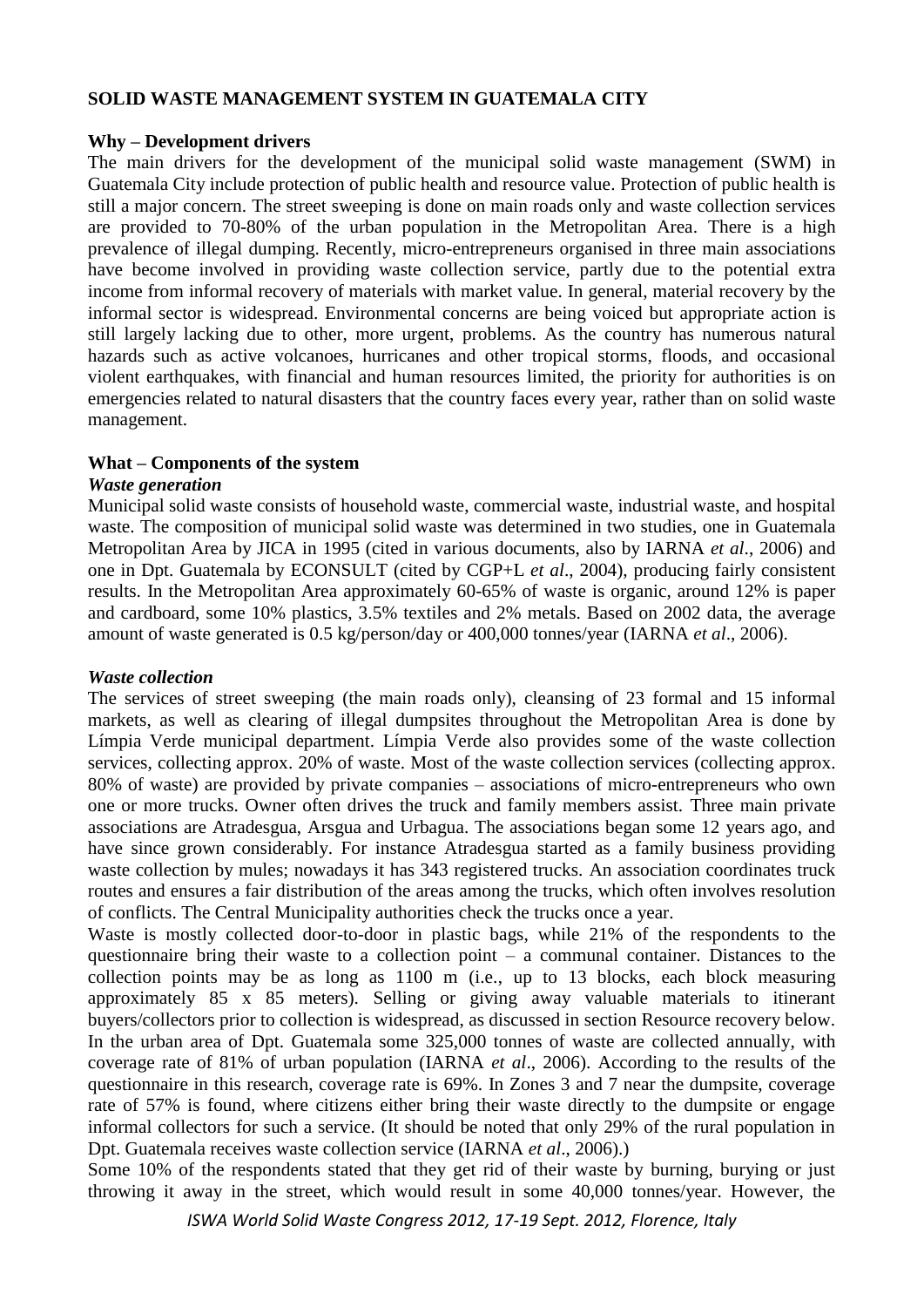number of citizens resorting to such illegal practices is likely to be twice as high, as the amount of 74,500 tonnes/year is reported by IARNA *et al*. (2006). At the moment, the locations of the illegal dumpsites are being mapped by the authorities. Several factors, combined, are seen as the reasons for the illegal dumping practices – throwing their waste away in plastic bags in parks, on the sidewalks, and into rivers and ravines. As many citizens are migrants from rural areas, they lack education, are not accustomed to paying for services, and are consequently not willing to pay. Also, due to poverty, many citizens cannot afford the services and thus opt for illegal dumping. Finally, as Límpia Verde provides street sweeping services and clears illegal dumpsites, citizens often take advantage of their efforts and throw away their waste in public spaces. However, this problem is visible everywhere in the metropolitan area – not only in low-income or illegal settlements. For example, inhabitants living near municipal markets throw their waste at collection points designated for market waste only, in order to avoid paying the fee. Finally, there are no penalties for offenders. Commercial and industrial waste is collected by private companies. Special healthcare waste has been managed (collected and incinerated) by licensed companies since 2003, among which ECOTERMO covers 60% of the hospitals. The incineration ash is handled by another private company. Some hospital waste is disposed directly to dumpsite Zone 3 as well.

## *Disposal*

The dumpsite located in Zone 3 known as El Trebol receives most of the municipal waste from Guatemala City, which is about half the waste received at the site; the other half comes from other municipalities. The site receives household, commercial, industrial and some hospital waste. The dumpsite Zone 3 is managed by the Central Municipality.

The dumpsite Zone 3 started receiving waste in the 1940s; in 1953 some form of management and waste control was implemented; in 1979 it came formally under control of municipal authorities. The dumpsite location responded to the need for an easy, nearby and inexpensive solution for waste disposal when the city started to grow. When it started, the dumpsite was at the outskirts of the city; now, due to the city growth, it is in the middle of a residential area of Zones 3 and 7, covering an area of 19.3 hectares. While such a location keeps the waste transportation costs low, the presence of a dumpsite in the city causes an array of adverse effects on the city and its inhabitants. Based on the questionnaire, 52% of the respondents experiences problems related to bad odour, 39% to smoke, 37% to dust, 31% to dirty streets and insects, 27% to effects on their health, 20% to insecurity issues and 15% to rodents and other discomfort coming from the dumpsite. The auxiliary municipalities regularly receive numerous complaints about these issues from all over the city, particularly in the rainy season and under certain wind directions. There have been recent developments to upgrade and close the site, discussed in chapters below.

Some 450-500 trucks come daily, approximately 385 of which belong to the micro-entrepreneurs of the private sector associations. The large number of trucks creates logistic problems – they wait in long queues to unload. Waste is spread out in layers, which are later covered with soil or gravel and compacted. The machinery available cannot cope with the waste amounts – it takes approximately three days to cover waste received in one day.

As in other developing countries, pickers of valuable materials are active at the dumpsite. Their activities are discussed in section Resource recovery below.

#### *Resource recovery*

Currently, municipal authorities are not involved in reuse or recycling. (Central Municipality is developing a comprehensive recycling plan though, to be launched in 2012.) On the other hand, there is a lively material recovery and trade by informal sector, involving an array of stakeholders. Some 90,000 people are engaged in informal trade in Dpt. Guatemala (MINTRAB, 2007).

Reuse of products is mainly practiced with electrical appliances, furniture and textiles. Appliances are repaired and sold in small second-hand shops; old clothes is given away or sold at very low prices to people in greatest need. In addition, zinc sheets and timber pieces are considered as being among the most valuable materials – they are widely reused to build informal housing, which could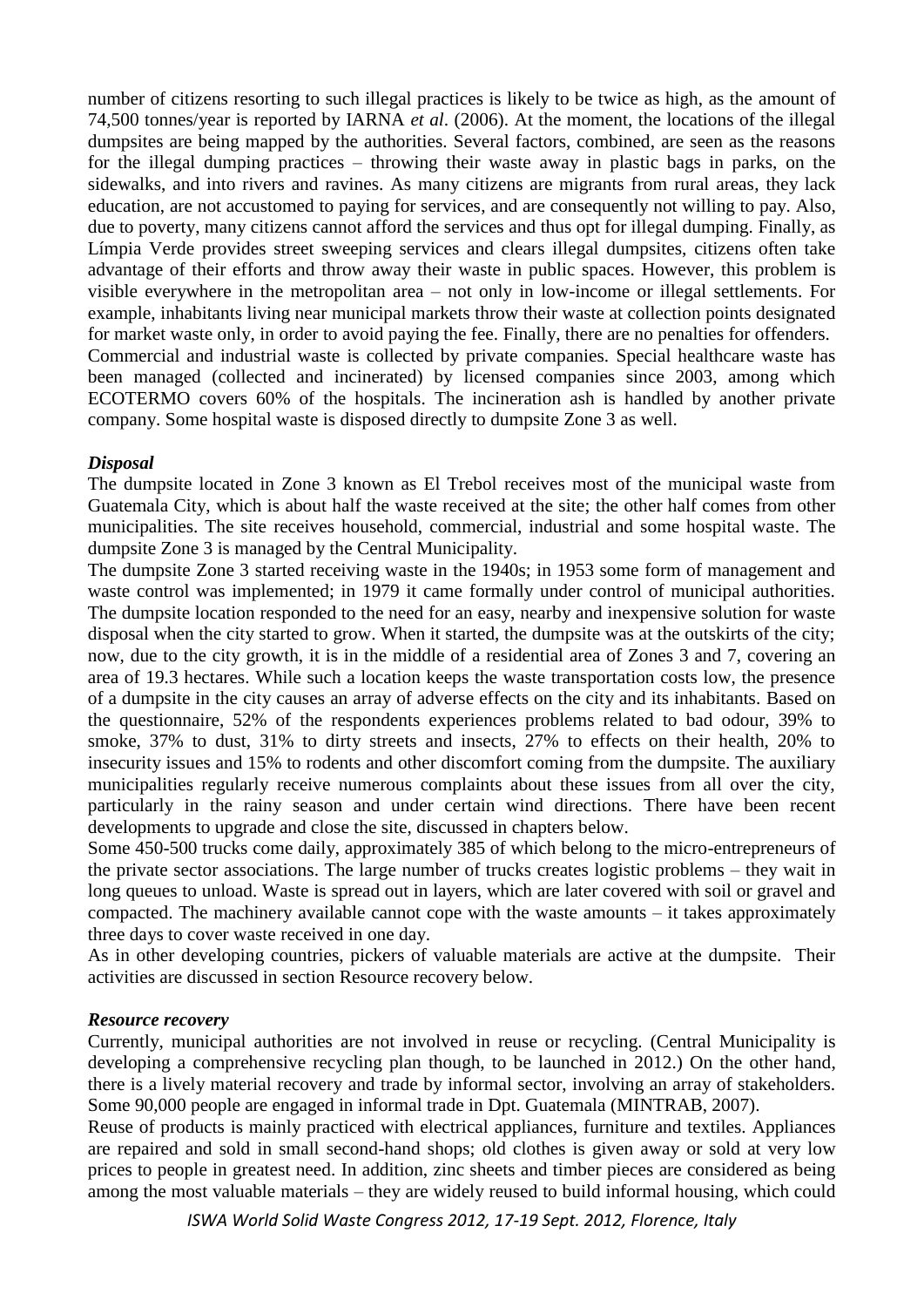be observed during the visit to the area surrounding the dumpsite. In addition to reuse of the above mentioned products and materials, various other materials are in high demand for recycling. The responses of the questionnaire reveal that almost 60% of the citizens sell or give away their waste products and materials to informal itinerant buyers/collectors for reuse or recycling purposes.

Furthermore, there is a widespread activity of *cacha* – sorting out recyclable materials from the waste collected by both private and municipal collection truck crews during collection. They subsequently sell the materials at the end of their route, to the businesses located by the dumpsite Zone 3 entrance or to other companies. The materials most collected include plastics, plastic bottles, aluminium and other metals. The earnings are significant: about 80-100 GTQ (10-12 USD) per day and sometimes even 200-300 GTQ (25-40 USD). The association is opposed to these practices.

What valuable materials are left, they are picked from the waste at the dumpsite. Between 600 and 2000 pickers (locally known as *guajeros*) work at dumpsite Zone 3 – some of them permanently, for a specific buyer outside the dumpsite, others do it as a part time job during the weekends or while waiting for other job opportunities.

Nearby the dumpsite Zone 3 a commercial area has developed where formal and informal buyers trade valuable materials coming from truck collection crews, pickers, informal buyers and a few citizens who bring their own waste to the dumpsite. There are a number of informal agreements, involving payment, between the dumpsite guards and the pickers, as well as between truck crews and pickers to get the right of access to their loads first. Materials such as paper, cardboard, glass, PET and other plastics, ferrous and non-ferrous scrap metals, and wet cell batteries, have a wellestablished trade structure and market prices.

The authorities are interested in getting to know the stakeholders involved in material recovery in order to establish co-operation; a country-wide inventory study was initiated and financially supported by MARN, MAGA and Rafael Landivar University in 2011 to identify and map recycling technologies used by both numerous small recyclers and large recycling companies.

As far as valorisation of organic waste is concerned, currently only 14,672 tonnes of organic waste from Villa Nueva is composted at Alameda Norte (AMSA, 2009). Several projects, such as the one by CENMA (*Central de Mayoreo*), are being initiated to convert organic waste from the markets into compost and thereby reduce the amounts of waste destined for disposal and raise public awareness about material value.

# **Governance**

# *Inclusivity*

Inclusivity of service providers represents the degree to which both formal and informal sector, private service providers and waste recyclers (pickers), are allowed equitable access to the system. Private companies aspiring to work for the City have to go through a bidding process; Central Municipality is in charge of the relevant procedures. Itinerant buyers/collectors are accepted by the public as part of day-to-day life. As a gesture of inclusivity, the Central Municipality in Guatemala City enacted regulation related to workers and communities around the dumpsite Zone 3 (*Redignificación de trabajadores y comunidades alrededor del vertedero*) in 2004, based on which dumpsite waste pickers get ID cards issued by the Municipality. Waste pickers are not organised in any way and there are no communication channels with the dumpsite administration. There is a small pharmacy though and healthcare attention for pickers in the administration building, initiated by the dumpsite Head.

Inclusivity (equity) of the system users in receiving a fair and adequate service is reflected in the coverage. Collection services reach 69% (or 81%, depending on the source of information) of the urban population in Dpt. Guatemala. Rural area in Dpt. Guatemala has only 29% coverage.

Public participation is possible through neighbourhood committees (*Comite Unico de Barrio,* CUB), where citizens can discuss problems facing the neighbourhood and communicate them to the respective Auxiliary Municipality, which then searches for solutions with a support from the Central Municipality. In that way citizens – as waste service users – can put forward for discussion issues related to solid waste as well. However 74% of the questionnaire respondents state that they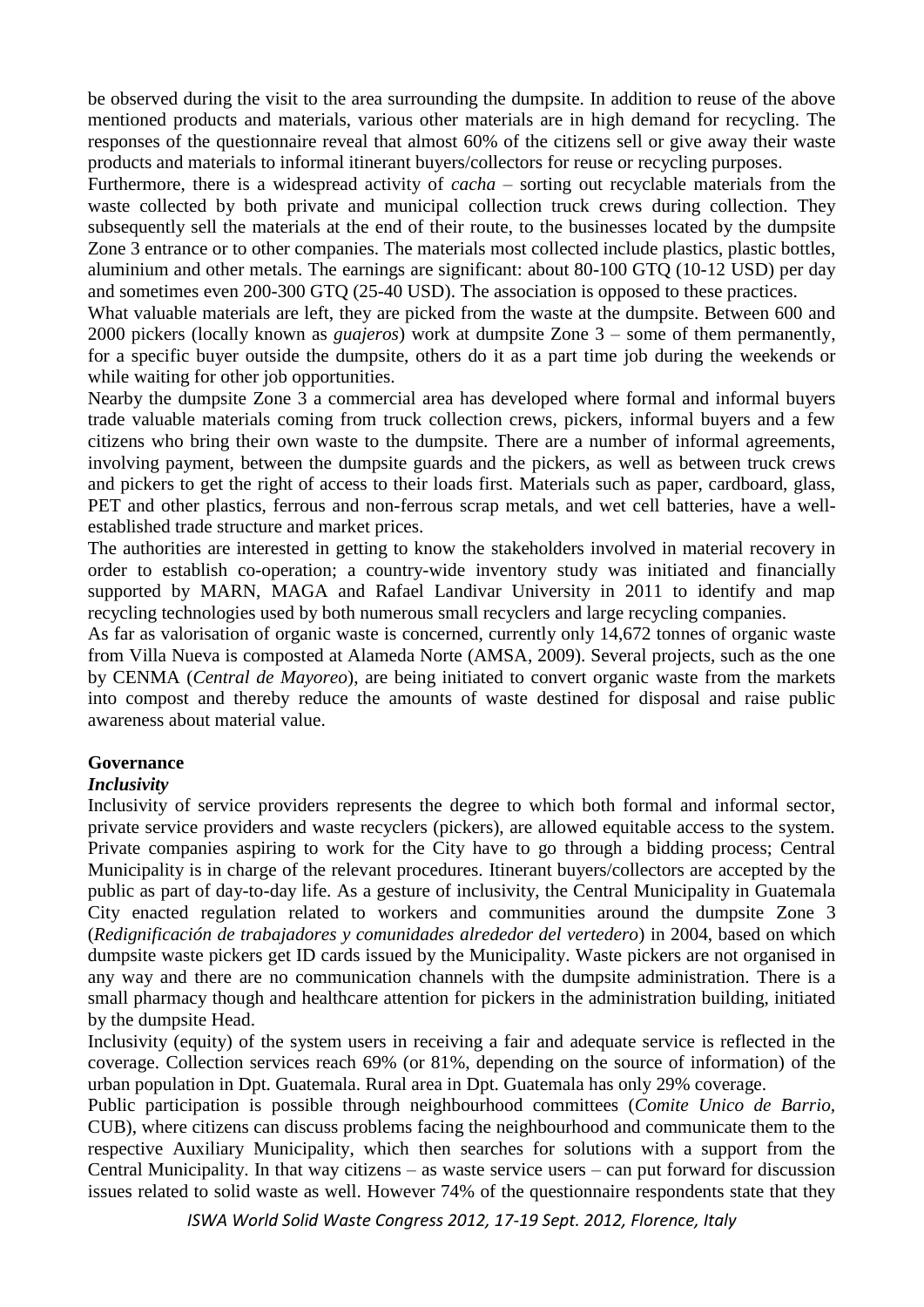are not aware of a committee or any other platform that addresses solid waste related issues in their area; only 12% actively participate. In Zones 3 and 7 there are around 50 committees each; some are more active than others. Solid waste topics discussed include illegal dumping on the streets and vacant lots, street sweeping services, and dumpsite closure. In settlements close to the dumpsite in Zone 7, the issues mostly raised include health, disease prevention and crime.

In addition to the discussions in committees, Central Municipality gets feedback from the service users through a web page provided for this purpose. CONADES-MARN has a customer service that receives various complaints about pollution. Those related to waste include, i.a., pollution of rivers, waste burning, illegal dumping, smoke and soot, and odour coming from the dumpsite.

Citizens are not involved in strategic planning and site selection for new facilities. For example, local residents were not even informed about the investigations into a site at Las Guacamayas ravine, situated in the rural area within Dpt. Guatemala. On the other hand, a campaign launched by the Capital Municipality and the National Civil Police in order to raise public awareness on waste management in 2002, resulted in a remarkably positive response from the citizens, including those in marginal areas and settlements: the need for street cleansing (removal of illegal dumps) dropped from 150 to 50 trucks.

## *Financial Sustainability*

Municipalities are required by law to invest a percentage of the national revenue budget in projects with community benefit. Due to other needs in the country and political preferences, there has been little investment in solid waste management. Following a national initiative to form funds for SWM, the Municipality of Guatemala City established a fund of 50,000USD. It also imposed a "*Boleto de Ornato*" tax, payable per year by any resident between 18 and 65 years of age. However, this tax is very low; moreover, the residents do not pay, and there is no enforcement (OPS, 2003). Waste collection services by Límpia Verde and operations and management of dumpsite Zone 3 are financed by the Central Municipality of Guatemala City. The dumpsite operation costs are estimated at 22 million GTQ (2.9 million USD) a year, entirely covered from the Municipality budget. (Association of waste collectors Atradesgua pays just 300GTQ (approx. 40USD) a year for the right to unload at the dumpsite Zone 3.)

Private waste collectors (micro-entrepreneurs usually possessing just one truck, organised in three associations) are paid directly by the service users, once a month. The fee depends on the house location and the distance to the dumpsite. The largest portion of the respondents (41%) has a fee between 30 and 40GTQ (3.9 - 5.2USD), which is 5% of the monthly income for families below official poverty line, thus, in face of other basic needs, likely to be unaffordable (Wilson, Rodic *et al*., 2012). In addition to a clear problem of affordability, lack of willingness to pay for municipal services in general is a problem as well, as many citizens lack insight into relationship between space cleanliness, pollution and health, as discussed above in section Waste collection, in relation to illegal dumping. Unsurprisingly, only 59% of the respondents stated that they pay the fee, 20% said they do not pay, and 21% did not wish to respond to this question.

The fees for collection of commercial and industrial waste are much higher, ranging from 500 to10,000GTQ (65-1,300USD) per month. Private providers of waste collection services state that waste collection is a good business and they see opportunities for expansion in the future.

Recycling is financed solely from material sale revenues, according to the market prices. Materials in demand include paper, plastics, cans and other metals, appliances, timber and textiles. Only a small portion of organic waste is composted and traded by a local institution at Alameda Norte.

#### *Institutional Framework*

Guatemala has developed its institutional basis rather recently: the Ministry of Environment and Natural Resources (*Ministerio de Ambiente y Recursos Naturales, MARN*) was created in 2000. As part of MARN, National Council for Solid Waste (*Consejo Nacional de Desechos Sólidos, CONADES*) serves as an advisory body to the Minister. It also oversees municipal SWM projects, verifies compliance with the requirements, and provides SWM training to municipal technical staff.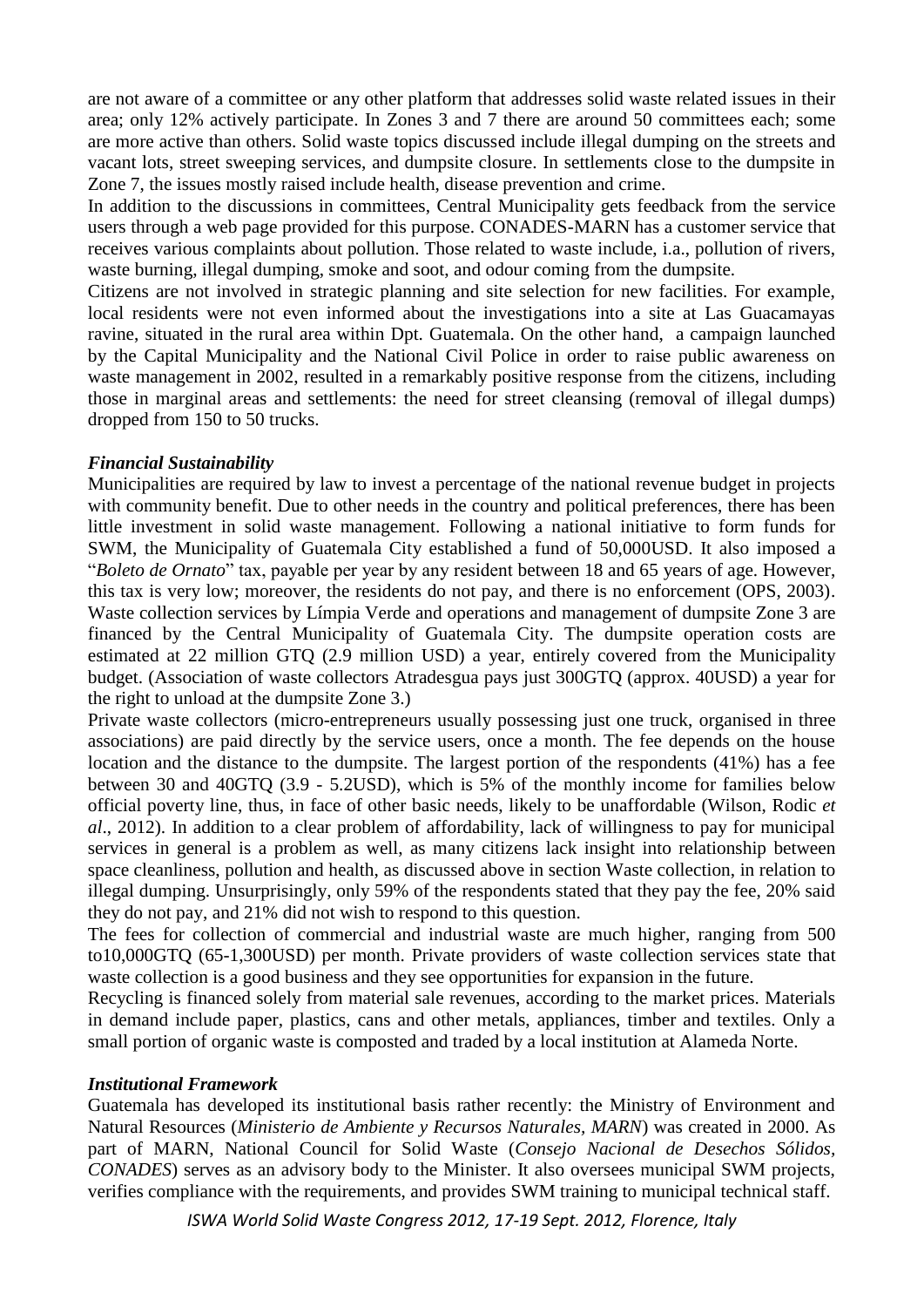CONADES-MARN has prepared SWM guidelines, and has been proposing laws and regulations and initiating various education programmes concerning SWM. The hospital waste management regulations (Decree 509-2001) were enacted in 2001. Some legal documents are currently waiting for approval by the Congress. The Ministry of Public Health and Welfare (*Ministerio de Salud Pública y Asistencia Social, MSPAS*) monitors and inspects municipal works regarding their impact on public health, including illegal dumping and pollution of rivers and drinking water wells by leachate. Since 2004 the Ministry of Education has worked on various sustainability themes including forest conservation, climate change, and SWM.

Many research studies of SWM system have been carried out in the last 30 years with the support of national and international institutions including NGOs, the National Environmental Research and Training Center of Mexico (CENICA), the Pan-American Health Organization (OPS) and JICA Japan, but unfortunately they have not resulted in positive change in practice. Currently, these agencies are financing research, consultancies, workshops, and training abroad for municipal staff. According to the interviewees, there is a lack of communication and co-operation between Central

Municipality of Guatemala City and the Ministries.

## **CURRENT STATE OF DUMPSITE ZONE 3 IN GUATEMALA CITY**

Dumpsite Zone 3 has been in operation for over 60 years. The shape of the terrain consists of strong slopes creating a deep ravine. The area is a private property. The owner gave the ravine in quality of usufruct (legal right to use another's property) to the municipality, for a certain period. In agreement with the land owner, waste would be deposited in layers, covered by soil or gravel, and compacted, thus filling the ravine and gradually raising the ground level, and eventually converting the ravine into a flat area. In this way, over  $27,000 \text{ m}^2$  have been created, where the municipality developed houses for the pickers, free of charge, as well as public sport and recreation terrains. Based on a site topographical survey conducted in 2003, the remaining use period was estimated at 6 to 8 years. This has prompted the city authorities to start planning closure activities and exploring options for waste disposal in the future. They have engaged a consortium formed by the Spanish company IDOM with Guatemalan companies to conduct a number of feasibility studies regarding dumpsite closure, waste valorisation, and site selection for the new disposal facility. At present, the results cannot be disclosed to the public, due to a pending tender that will be launched by the Central Municipality with the support of the Inter-American Development Bank (*Banco Interamericano de Desarrollo*, BID). Currently, citizens' participation is not an integral part of the planning process.

Until recently, the dumpsite had no measures of environmental protection in place. Inadequately organised operations often resulted in injuries and fatalities of waste pickers due to fires and waste slide accidents. Recently applied technical measures include: installation of 42 torches to flare the gas so as to prevent explosions and alleviate problems with nauseating odour and proliferation of flies; digging of rain water drains at the edges of each platform and along the dumpsite borders; and building a perimeter wall (still not completed). Also, hydrated lime is regularly injected to neutralize leachate pH. As for operations, control at the entrance gate is applied to restrict public access – there is only one entrance gate controlled by three or more armed guards, in an attempt by the Central Municipality to improve safety of operations. Accordingly, each waste picker is issued an ID. The entrance is a busy place, with trucks and other vehicles, and people walking in and out. In the dumping area there is a main road connecting the ten (working or compacted) platforms. The main road is well compacted, and has rainwater drains. Higher platforms are already compacted but the ground shows erosion and felt soft during the field visit, with water streams running over them. Waste is currently unloaded at the middle and lower platforms. The walls of the ravine are covered with vegetation, except at one part that lost its vegetation cover due to a landslide caused by the tropical storm E-12 in October 2011. One of the ravine walls is excavated for cover material.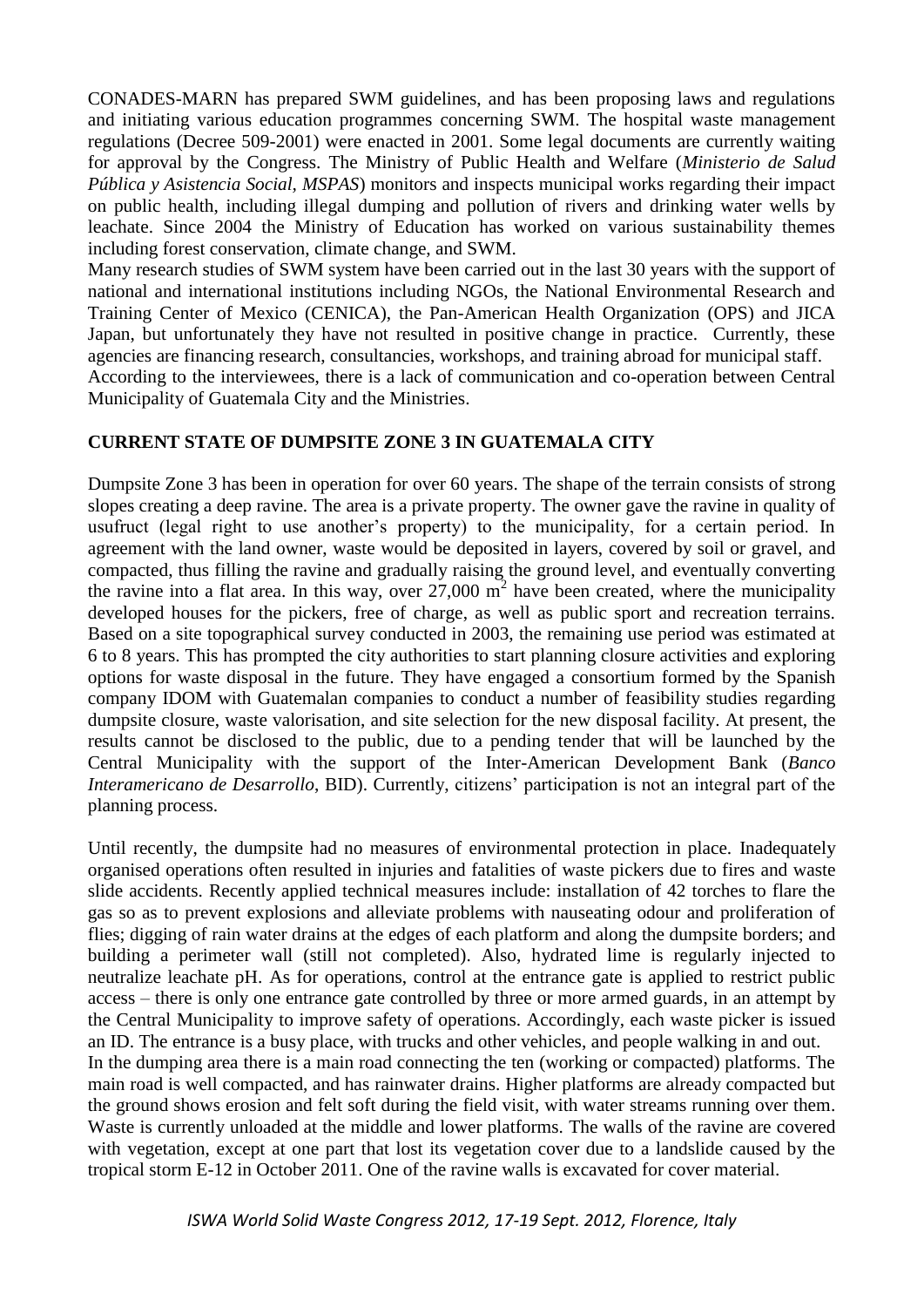The lower platform is a very busy area, with trucks unloading waste, pickers gathering materials and two machines compacting the waste, all working at the same time, practically in the same place. During the field visit there were some 200 pickers working, four trucks unloading waste and more than 20 trucks waiting to unload, with guards trying to guide and coordinate movement of vehicles. In order to make waiting easier, there are informal vendors selling food and drinks.

The leachate from the dumpsite, the sewage from the adjacent settlements, as well as secondary sewage of the city accumulate in a sort of lagoon at the bottom of the ravine, from where they naturally drain into the Zalia River, which joins the Chinautla River. Along the Chinautla River many villages complain about unpleasant odours, flies pests and other insects; the situation gets worse during flooding. Recently several studies have been carried out to measure the environmental pollution. Unfortunately, the results of these studies are not publicly accessible. The neighbourhood around the dumpsite is one of the most densely populated areas in the city, together with Zones 5, 6 and 8, where low and medium-income families live, some of which under very difficult conditions.

# **PROPOSAL FOR CLOSURE OF DUMPSITE ZONE 3 IN GUATEMALA CITY**

The issues discussed here are based on the analysis of the current SWM system in the city and the dumpsite itself. The Proposal consists of five main parts, as presented below.

**Dumpsite closure and aftercare.** General technical principles of dumpsite closure are well established in engineering literature (e.g., Daniel, 1993; McBean *et al*. 1994; Rushbrook and Pugh, 1999) and are thus not elaborated here. Nevertheless, low cost solutions suitable for the local conditions should be sought, such as leachate treatment by natural systems. Similarly, if feasibility studies show that potential yield of landfill gas does not justify an active extraction and utilisation system, a low cost passive venting system should be installed. As the dumpsite has a peculiar form due to the geomorphology of the site, the issue of geotechnical stability in relation to waste decomposition and differential settling requires special attention. Steep slopes will also dictate solutions for drainage of rainwater. In addition, as the site currently receives both leachate *and* sewage, an integrated solution should encompass both discharges. Finally, locally appropriate vegetation should be selected by an interdisciplinary team of professionals including engineers, planners, landscape architects, soil scientists, botanists and horticulturists. Installation and maintenance of the planting may provide suitable future job opportunities for waste pickers.

**Facilities.** We propose that the site retains its function within the SWM system, but, instead of disposal, focusing on waste transfer, material recovery and trade, and composting, while providing alternative jobs for the former dumpsite waste pickers. While keeping the existing storage and trade area for recyclables, the site should also comprise a low-tech transfer station with waste sorting, a composting plant, and an office for supervision of the dumpsite monitoring and maintenance. The waste remaining after sorting will be moved to the new disposal site the same day. In order to maintain cleanliness of the neighbourhood, waste containers will be provided for the residents. The new land uses at the site include recreational area, parks, and flower gardens, as well as a commercial centre, consisting of a market (e.g., such as the Central market in Zone 1), information and education area, NGO offices, and a parking lot. This part of the proposal is based on the questionnaire results: 45 % of the respondent state that they would like to see the neighbourhood greener with parks and trees, and 42 % cite sport areas for affordable free-time outdoor activities.

**New waste disposal site.** In order to make sure that the closure of the dumpsite will indeed contribute to the environmental protection, a new site has to be secured for the future waste. Two fundamental decisions must be taken prior to the site selection: the size of the new landfill, and types of waste to be accepted there. In order to correctly estimate the amounts of incoming waste, the entire system should be analysed, as discussed in section Integrated SWM solution below. Namely, the contribution of the informal sector is often underestimated because authorities are not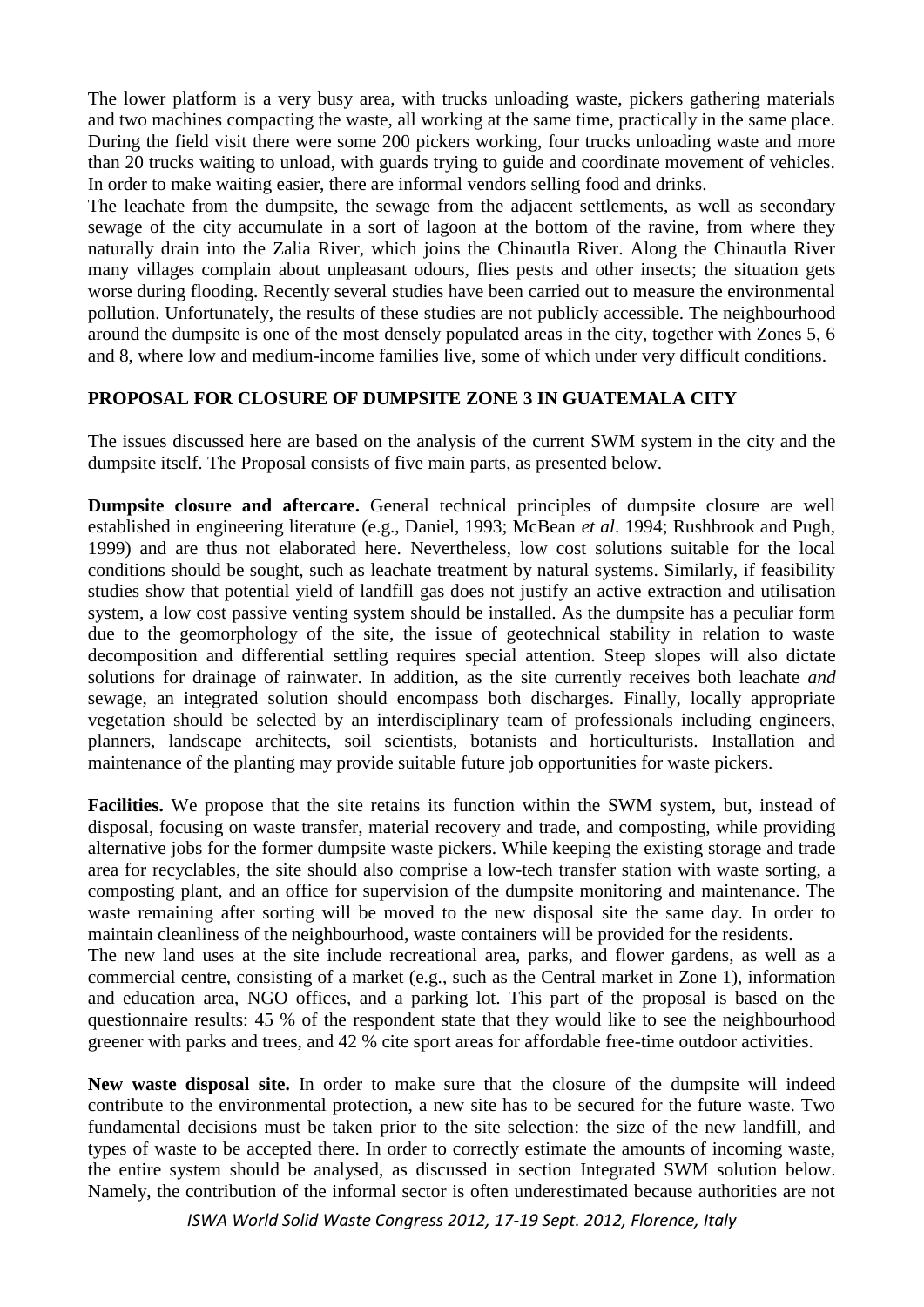familiar with their activities (Wilson, Rodic *et al*., 2012). As for the types of waste, developing and licensing the new landfill for municipal (non-hazardous) waste only would probably not be an appropriate decision, as the owners of hazardous waste would be left without options. Experience teaches that, in order to achieve an effective waste management system, it is essential that legislation *and* facilities be developed in parallel (Probst and Beierle, 1999).

Criteria for identification of suitable sites are well-established in literature and will thus not be discussed here. Site selection process is bound to be influenced by the NIMBY "Not In My Back Yard" attitude from the public. The Central Municipality authorities are not communicating to or with the public, which has a potential to cause various problems: confusion, conflicts, opposition, delays and increase in costs (Rushbrook and Pugh, 1999). A suitable forum should be established to facilitate communication and consultation among stakeholder representatives, including different municipal departments, affected communities, nongovernmental organizations and financial bodies. Social scientists or anthropologists can contribute to a constructive community involvement in the site selection procedure. Some are already involved in NGOs working with informal sector in SWM, thus could be particularly beneficial due to their familiarity with the SWM issues.

Integrated SWM solution. Based on the ISWM approach, when one component of the waste management system is upgraded, a revision of the entire system is necessary to ensure a successful outcome. Such a change also constitutes an opportunity to evaluate the entire existing SWM system, identify and build upon its strengths, and address the weaknesses. Strengths of the current system include existence of a lively informal recycling sector and the familiarity and acceptance of their activities by the citizens. Also, private providers of waste collection services see business opportunities to expand their services to more users, thus to increase coverage from the current 69% (or 81%, depending on the source of information) to close to 100%.

The fact that 60% of household waste is organic, constitutes an opportunity for some form of valorisation and significant decrease of the amounts of waste destined for disposal. Therefore a composting plant is proposed at the closed dumpsite where organic waste from markets and households can be processed into compost, to be applied in the new public parks in the area.

**New activities**. A combination of the existing lively trade in recyclables, waste sorting at the new transfer station, and composting, with various small manufacture and repair businesses, will form the basis of the economic activities at the site. Information and education area will have several functions. Citizens and neighbourhood committees can meet there and discuss issues related to the neighbourhood. Training programmes will be initiated for waste pickers so as to enable them to take jobs within the new facilities, including any small businesses that focus on making products – such as colourful jewellery, as is currently the case – out of waste materials. The existing educational programmes supported by the NGOs will be continued for waste pickers' children. Public education programmes – through activities appropriate to Guatemalan culture – are essential in addressing some of the weaknesses of the SWM system. The education should aim at promoting neighbourhood cleanliness, raising public awareness about environmental and health issues and the value of waste, and further encouraging waste segregation at source. A positive experience from the campaign launched by the Capital Municipality and the National Civil Police in 2002 that resulted in markedly lower illegal dumping should be used as a case of **positive deviance** and built upon.

# **CONCLUSIONS AND RECOMMENDATIONS**

The situation of SWM in Guatemala City is difficult, due to historical developments and natural conditions of the country that dictate other priorities. Still, the system comprises some important strengths, such as an apparently thriving informal material recovery, their acceptance by the citizens, market demand for materials, interest from the private providers of waste collection services, as well as some positive experiences with public campaigns resulting in dramatic decrease in illegal dumping. The weaknesses include general lack of financial resources, and a lack of